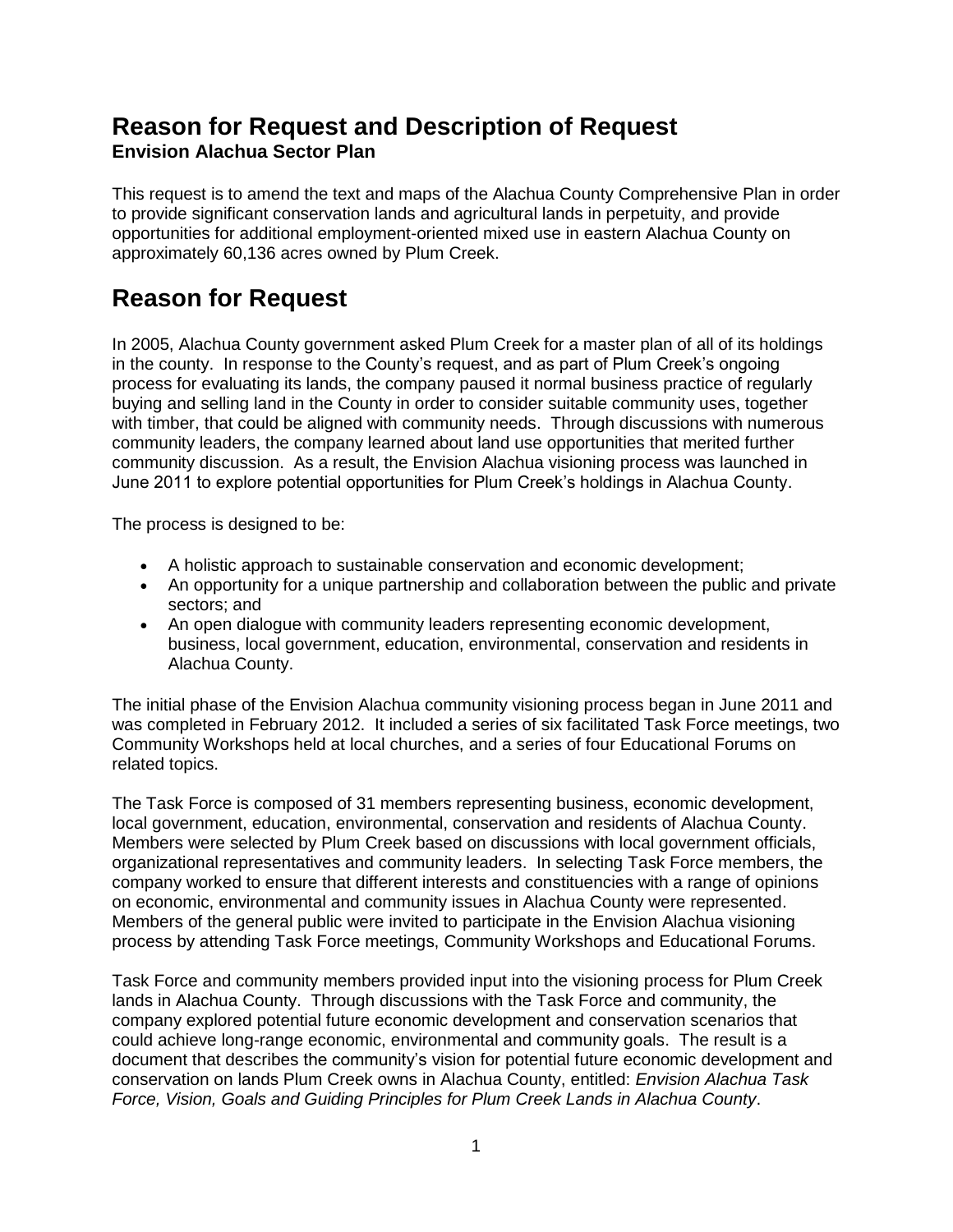Key issues identified by the Task Force, and addressed in the Guiding Principles, include:

- Disparity between west Gainesville and east Gainesville with respect to income, jobs, access to quality education, and access to goods and services;
- Growing competition from other regions of Florida, and other areas of the US and the world; and
- Lack of funding for completion of the "Emerald Necklace" conservation vision.

In 2012, Plum Creek continued the Envision Alachua process with Phase II convening a Technical Advisory Group along with the Task Force and community members to determine how to achieve the community's phase I vision and goals on Plum Creek's lands. Technical Advisory Group membership is composed of 19 members including representatives from agencies with regulatory and review authority over large-scale, land-use planning and policy decisions in Alachua County and the state. It also includes individuals with specialized technical expertise in economics, conservation and community planning, as well as liaisons from the Task Force who are keepers of the vision.

The Technical Advisory Group (TAG) provided input into Phase II of Envision Alachua by helping Plum Creek advance the community's land use and conservation strategies for Plum Creek's lands in Alachua County. The Task Force, the community and Plum Creek evaluated the TAG's input, as it relates to the Phase I vision, for use in creating the 60,136 acre sector plan. TAG members were asked to help:

- Identify relevant policies, opportunities and guidelines associated with Plum Creek lands in Alachua County; and
- Identify issues and opportunities to be addressed in the Plum Creek Lands Sector Plan

The Envision Alachua Phase II process consisted of five Task Force meetings, four community workshops, four Technical Advisory Committee meetings and the sponsorship of one economic development forum through the Gainesville Area Chamber of Commerce. The outcome of the Phase II process was the 50-year, Long-term Master Plan (LTMP) for Plum Creek's holdings in Alachua County shaped by the community's vision in Phase I. During Phase II, work on the subsequent Detailed Specific Area Plans (DSAPs) for portions of the LTMP began with the Task Force and community.

During Phase II, Plum Creek determined to use the Sector Plan process for its land-use application as it best represented the outcomes of the community's vision. The Sector Plan is a comprehensive planning tool that:

- Ensures lands are designated for conservation and economic development;
- Plans lands greater than 15,000 acres; and
- Exceeds the current planning horizon of 20 years.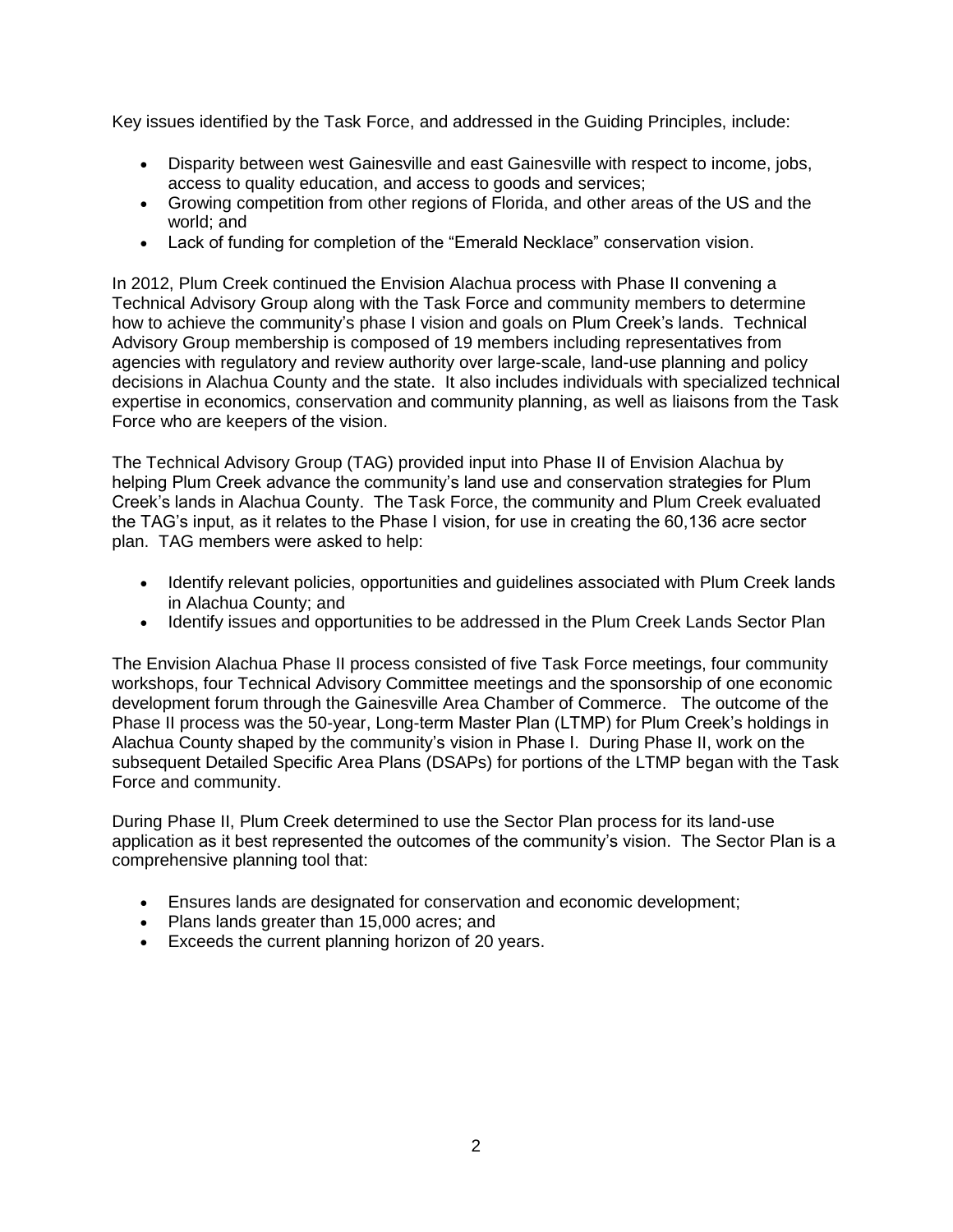The sector plan comprehensive planning tool was recently added to Alachua County's options for comprehensive land use planning in anticipation of Plum Creek's requested land-use application.

Based on the community's vision, the three major reasons for this request to amend the Alachua County Comprehensive Plan to include the Envision Alachua Sector Plan (EASP) can be summarized as follows:

- 1. The EASP includes the only land holding in single ownership in Alachua County large enough to accommodate a major jobs center, with several significant employers and campuses within a connected livable community, which will enable Gainesville, the University of Florida, and the region to compete in the state, national and global economies. (ECONOMY)
- 2. The EASP 60,000+ acres are still owned by one entity, Plum Creek, with enough property and patience to set aside over 50,000 acres to be permanently protected in conservation or agriculture, in fair trade for entitlements. (ENVIRONMENT)
- 3. The EASP, with an approved major jobs center, is a prerequisite to attracting employers that will bring economic opportunities to east Gainesville and Hawthorne, and address historic economic disparity. (COMMUNITY)

Recognizing that implementation of the community vision requires much more than approval of a land use change, and in response to the community vision, goals and guiding principles, separate teams addressing priority topics were formed in the three key areas of the vision – economy, conservation/environment, community. Those teams are looking deeper into the issues and solutions for those topic areas.

In the Economy goal area: Plum Creek, partnering with the Gainesville Area Chamber of Commerce, the Council of Economic Outreach, Innovation Gainesville, the University of Florida and Santa Fe College, to create a regional marketing plan for economic development. With the economic progress initiative, Plum Creek is funding the baseline analysis of the greater Alachua County area, a high education asset report of UF and SFC, a regional blue print marketing plan and the necessary tools. Over 150 interviews have comprised the data research including administration, deans and researchers at UF and SFC, businesses, government officials and community members interested in bettering the economy. The community partnership will support this effort as it executes the forthcoming plans.

In the Community goal area: The East County Educators Committee was formed with the goal of taking a strategic approach to addressing preparation and awareness issues so that youth are ready for these new opportunities. The Committee specifically discussed these issues within the African American community, where it is seeking to ensure this community is prepared for the future. This committee's purpose is to discuss issues, challenges and recommendations which will be shared with other community groups addressing this education preparation and job training effort as a whole inclusive of Innovation Gainesville, Florida Works and Alachua County Public Schools.

In the Conservation Lands/Environment goal area: Plum Creek has convened a water team to produce a comprehensive integrated water system strategy to support the LTMP for the company's lands in Alachua County and as this relates to the North Florida Region. The water team is comprised of experts in water, wastewater, stormwater, wetlands, wildlife, environment,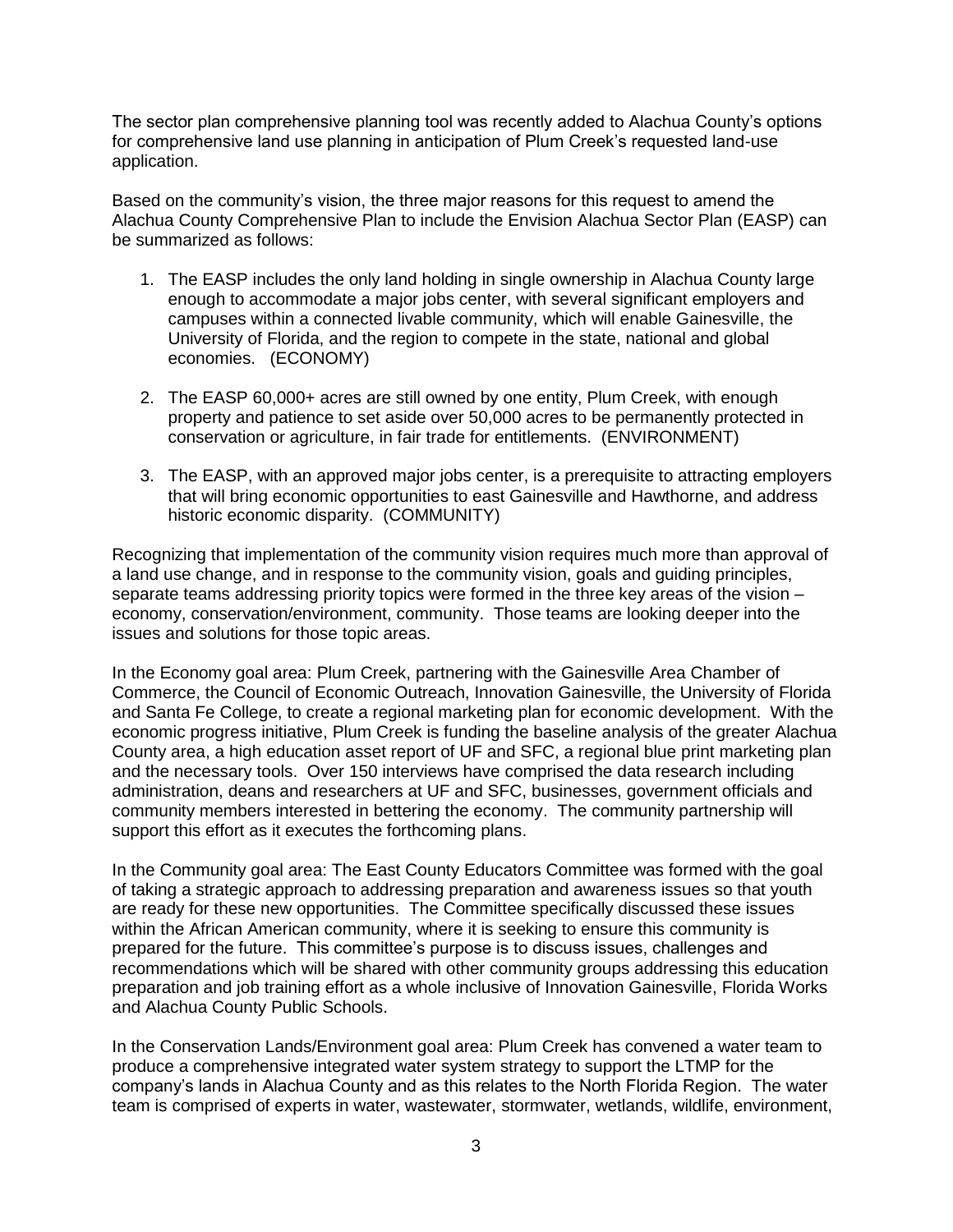land-use planning and engineering from the business sector and public sector. The strategy seeks to make the community's goals for water a reality with a focus of aggressive conservation methods and viewing water use with a new ethic that guide participation within the LTMP. A Water Advisory Review Panel of independent experts will be convened in 2014 in order to review the work of the water team and provide input to the strategy.

Over the past two-and-a-half years of the Envision Alachua process, over 1,500 community members have been involved. An additional 225 presentations and key leader meetings have supported the effort. This comprehensive community inclusive approach has been unprecedented within the state of Florida to the degree of including the community in the planning process and allowing them to shape our plan. The Florida Chapter of the American Planning Association (APA) honored Envision Alachua with its 2013 Award of Excellence in the Best Practices category. The Best Practices Award is intended to honor a specific planning tool, practice, program, project, or process that is a significant advancement to specific elements of planning.

"The awards committee selected the Envision Alachua project for its very public and transparent visioning process," wrote APA Florida President Brian Teeple, AICP, in a letter nominating the process for an APA National Award. "The committee specifically noted the commitment that Plum Creek has made to the all-inclusive nature of the process, engaging residents from all over Alachua County, including those whose voices are typically not heard in the planning process," he added. The Florida APA recommended other landowners look to Envision Alachua as an example of how to include the community in master planning.

As a result, the sector plan application with the submittal of its first part – the 50-year, long-term master plan for Plum Creek's 60,136 acres in Alachua County – reflects the community's vision, desire and goals for how it wants to mature over the next 50 years.

# **Description of the Request**

The Envision Alachua Sector Plan (EASP) establishes the Objectives and Policies for 60,136+ acres of lands located in the eastern portion of Alachua County. During an extensive 2-year visioning process, community representatives articulated a future vision to leverage the opportunities associated with planning for such a large-scale land area while it remained under a single ownership. The Framework Map for the Planning Area reflects the collaborative work of the citizen-based Envision Alachua planning process and illustrates land use relationships that will support a future economic development area in East Alachua County and:

- Creates economic progress opportunities that support and enhance the innovation economy, provide job opportunities and services at all economic levels and ensure a robust and sustainable economy;
- Supports the development of communities that have a balanced and compatible mix of land uses and employ environmentally sustainable development practices while conserving lands to protect ecosystems, wildlife corridors and working landscapes; and
- Promotes and encourages long-term planning for conservation, development, and agriculture on a landscape scale as identified within Chapter 163. 3245, F. S.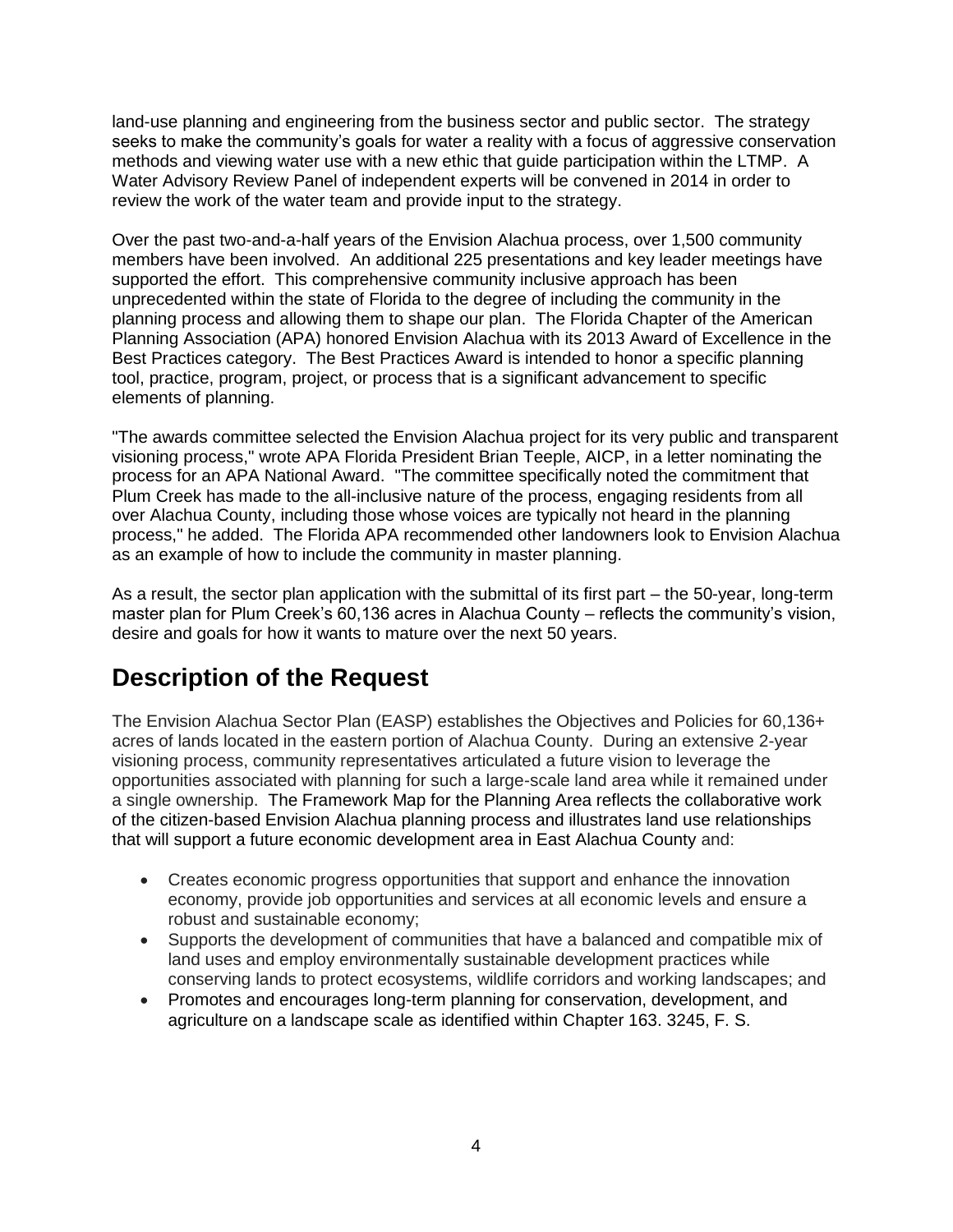The Envision Alachua Framework Map illustrates this planning strategy through four primary land use components:

## 1. Conservation Lands

The vision for the EASP Conservation Lands considers the broader regional landscape setting within which the lands are located; the identification of key environmental linkages in the regional landscape; the identification of sufficient lands to accommodate future needs of Alachua County for jobs creation centers and expanding population; the identification of lands targeted for agricultural and silvicultural uses; and the identification of significant environmental resources within lands targeted for urban uses for resource protection and management. Conservation Lands were identified in locations that would protect valuable natural resources, particularly those that support the long-term economic and environmental objectives of Alachua County. The locations of Conservation Lands were based upon the following criteria:

- Contribution to regional landscape linkages within Northern Florida;
- Protection of large wetland strands and major tributary systems and large, forested wetland strands that provide core habitat that supports numerous native game and non-game species.
- Contiguity with existing conservation lands and Plum Creek conservation easements in Alachua County;
- Opportunity to build upon Alachua County's "Emerald Necklace";
- Contribution to the conservation and enhancement of natural resources, community watersheds and natural preserves (Paynes Prarie, Lochloosa Lake, Newnan's Lake Conservation Area, Orange Lake, Phifer Flatwoods, Balu Forest);
- Enhancement of Lochloosa Creek's connected wetland system to promote linkages for habitat and to build upon East Alachua County's conservation framework; and
- Integration of green infrastructure, including its roles in stormwater management to minimize flooding and in maintaining connections between natural areas to support wildlife movement, as well as its role as a community amenity and regional recreation destination.

## 2. Urban Lands (Employment Oriented Mixed Uses)

Urban Lands, designated as Employment Oriented Mixed Uses (EOMU) in the EASP, were identified in locations that would focus future growth in a few key developable areas to maximize economic potential while minimizing development pressure on surrounding rural, agricultural and conservation areas. The location of EOMU Lands was based upon the following criteria:

- Leveraging existing resources building upon existing infrastructure, nearby population centers and institutional and commercial anchors;
- Access to significant existing infrastructure, including major roadways, airports and rail;
- Proximity to existing population centers, including Gainesville, east Gainesville and Hawthorne;
- Land suitability for concentrated, mixed use economic development;
- Opportunity to protect/preserve adjacent communities, including Windsor; and
- Proximity to the open space framework/network to support outdoor recreation economy.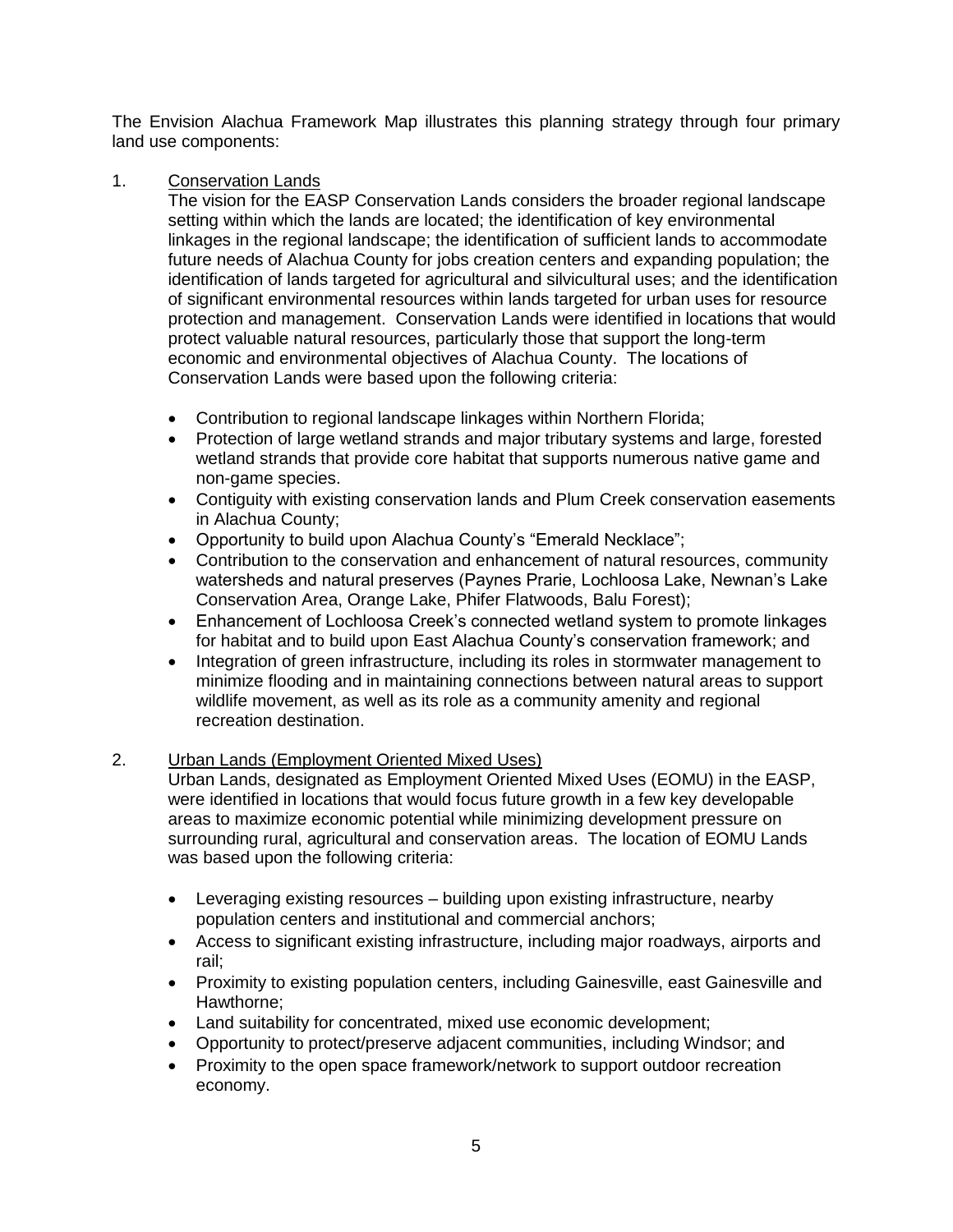## 3. Rural Lands

Rural Lands were identified in locations that were designed to maintain and enhance the rural development form and landscape that define the edges of the urbanizing areas, and to preserve the natural and cultural assets, particularly of Windsor, which embody the area's heritage and traditions. The location of Rural Lands was based upon the following criteria:

- Proximity to and opportunity to protect and enhance the existing rural community of Windsor;
- Potential to contain and define the edge of the proposed EOMU Land Use areas; and
- Opportunity to maintain the character and form of the existing development pattern as a natural extension of Windsor.

## 4. Agricultural Lands

Agriculture Lands were identified to maintain functioning, productive agricultural and silvicultural operations and lands, accommodate agricultural support activities, and protect valuable farmland for use by existing and future generations. The location of Agriculture Lands was based upon the following criteria:

- Proximity to potential commercial and/or institutional uses within EOMU Lands;
- Suitability as a transition zone to conservation areas;
- Opportunity to maintain and enhance existing agricultural adjacencies, heritage, and character of the area;
- Serving as a "greenbelt" to limit sprawl and promote compact development; and
- Land suitability for agriculture and silviculture uses.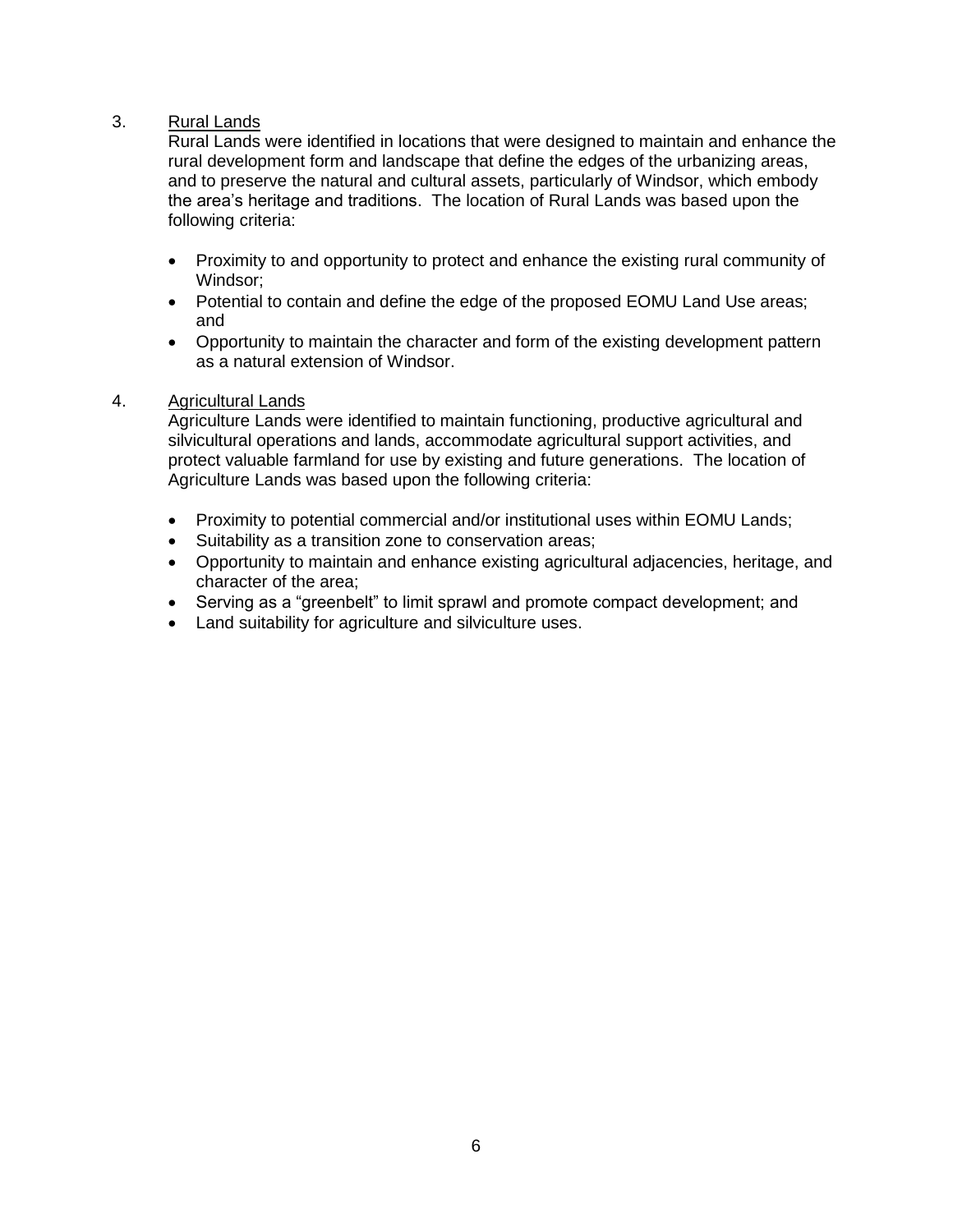

# ENVISION ALACHUA TASK FORCE MEMBERS

PHASE 1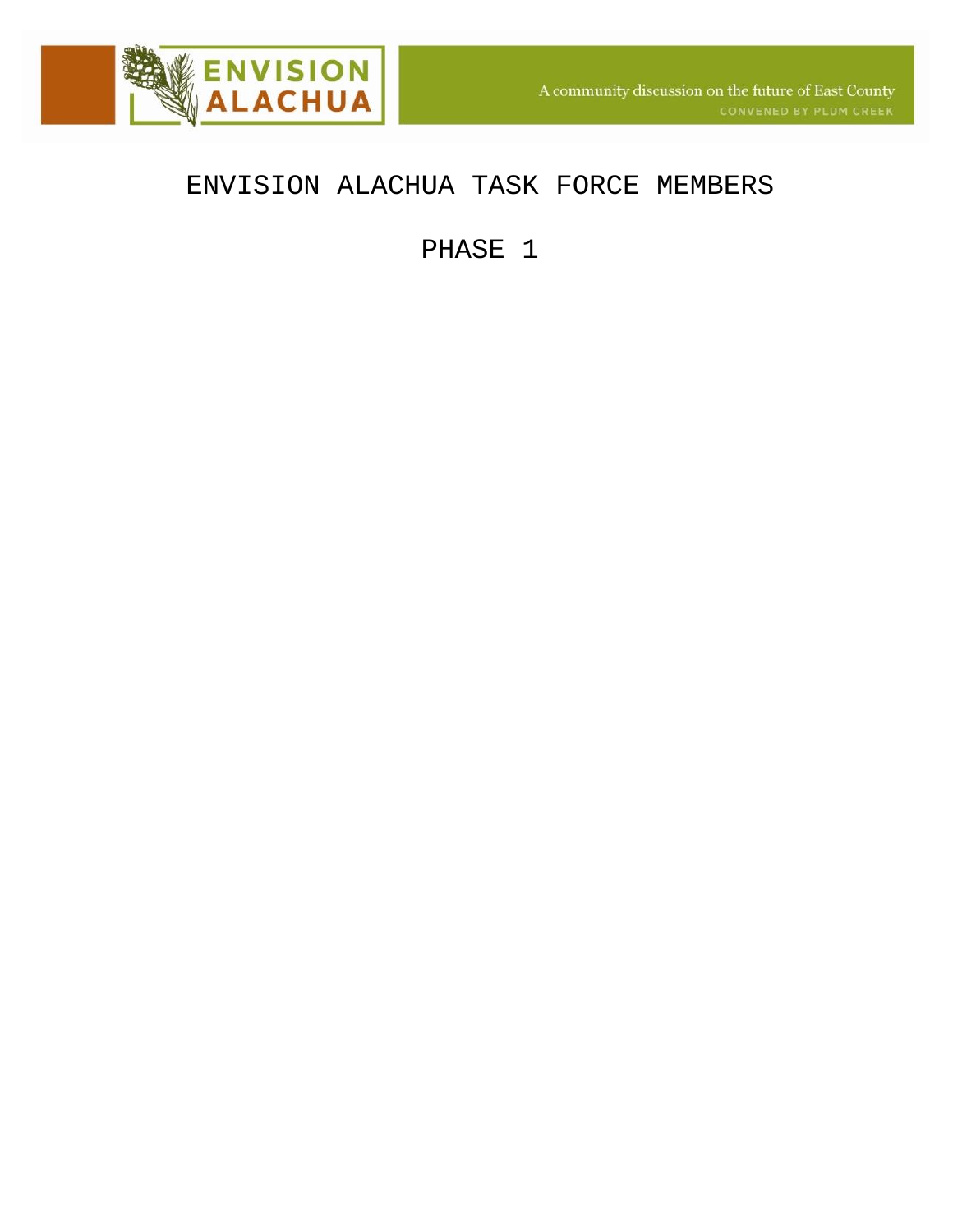

**Updated December 2012** 

## **Roster of Task Force Members**

**Jane Adams**  Vice President, University Relations The University of Florida

**Dr. Dale Brill**  President Florida Chamber Foundation

## **Rob Brinkman**

Vice Chair of Citizens Advisory Committee to MTPO, Member of Rural Concerns Advisory Committee, Former Chair of Suwannee St. Johns Sierra Club

**Robert Castellucci**  Vice President, Marketing RoomSync

**Brent Christensen**  CEO Gainesville Area Chamber of Commerce & Council for Economic Outreach

## **Dr. Karen Cole-Smith**

Executive Director East Gainesville Initiative & Community **Outreach** Santa Fe College

#### **Tom Coward**

Retired Alachua County Commissioner & Retired Lincoln High School Teacher

**Ed Dix**  Realtor, Developer Edix Investments, Inc.

**Mike Dykes**  Officer, Cracker Boys Hunt Club Senior Project Manager, CH2MHILL

**Vivian Filer**  Chair Cotton Club Museum & Cultural Center **Eric Godet**  President & CEO Godet Industries

**Dr. Richard Hilsenbeck**  Director of Conservation Projects Florida Chapter Office The Nature Conservancy

#### **Robert Hutchinson**

Executive Director Alachua Conservation Trust

**Pete Johnson**  Former Board Member Gainesville Regional Airport Authority

**Dug Jones**  Assistant Vice President of Economic Development Santa Fe College Center for Innovation & Economic Development

**Nona Jones**  Community Relations Director **GRU** 

**Lindsay Krieg**  Community Director March of Dimes

**Charles Lee**  Director of Advocacy Audubon Florida

**Eddie Lee Martin**  Former Vice Chair, NCFL Regional Planning Council Former Commissioner, City of Hawthorne

**Jack Payne**  Senior Vice President Institute of Food & Agricultural Sciences (IFAS) University of Florida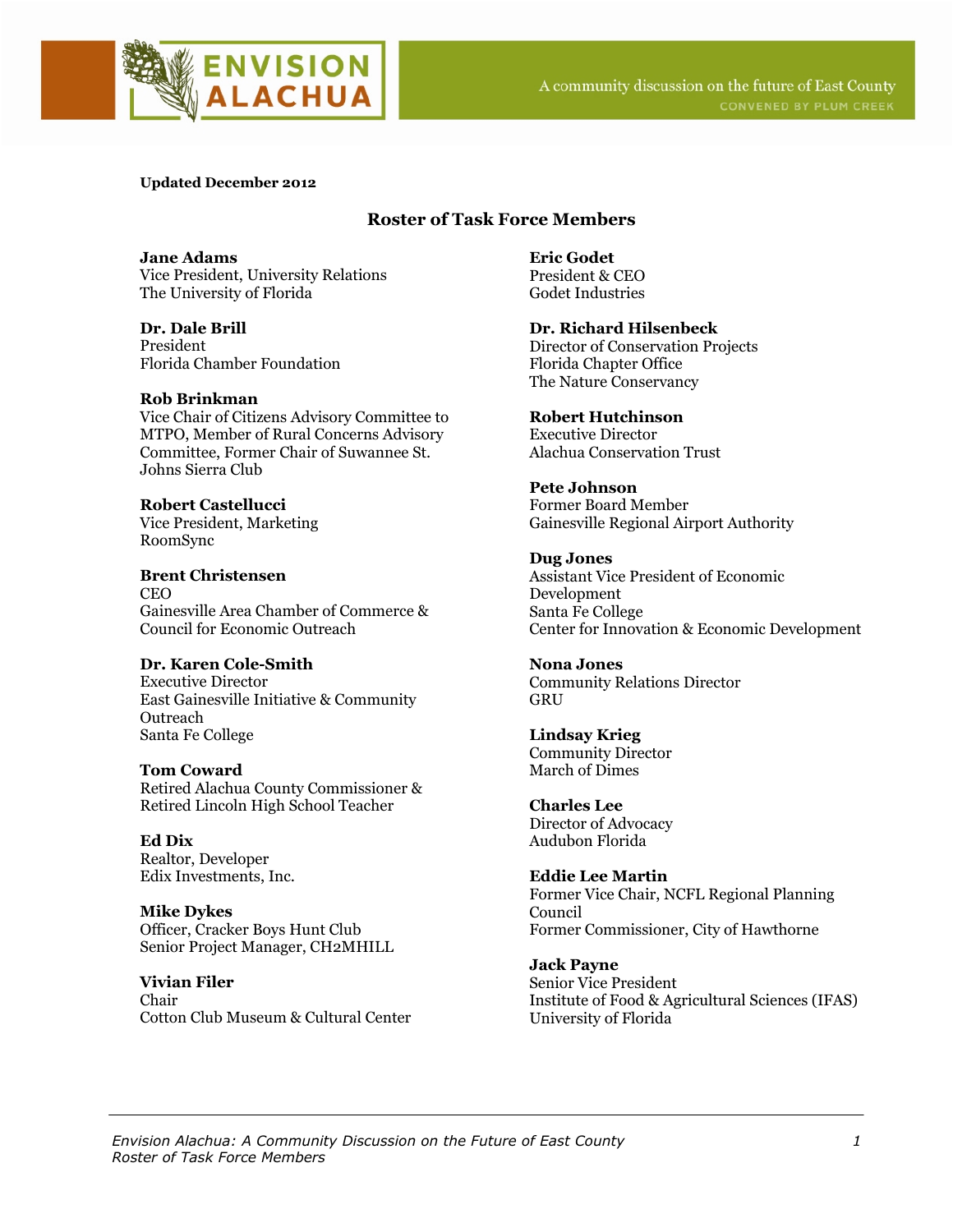**Brad Pollitt**  Vice President of Facilities Shands Healthcare

**Ed Regan**  Assistant General Manager, Strategic Planning **GRU** 

**Steven Seibert, J.D.**  The Seibert Law Firm

**Bill Strassberger**  District Engineer Clay Electric

**Adrian Taylor** Pastor Springhill Missionary Baptist Church

**Kevin Thorpe**  Senior Pastor Faith Missionary Baptist

**Terry Tougaw**  Director, Community Planning Alachua County Public Schools

#### **Bobbi Walton**

President Community Service for Windsor, Former Librarian for CH2MHILL and Former Research Librarian for Environmental Science & Engineering

**Justin Williams**  Officer, Public Relations Cracker Boys Hunt Club

## **Ex Officio Members**

**Rick Drummond**  Assistant County Manager Alachua County

**Scott Koons**  Executive Director NCF Regional Planning Council

## **Participating Task Force Members Representing Plum Creek**

**Todd Powell**  Director, Real Estate Plum Creek

**Rose Fagler**  Manager Community Relations Plum Creek

**Plum Creek Resource Liaison to the Task Force** 

**Jon Rashleigh**  Senior Resources Manager Plum Creek

## **MIG, Inc.**

**Daniel Iacofano**  Principal & Lead Facilitator MIG, Inc.

**Joan Chaplick**  Principal MIG, Inc.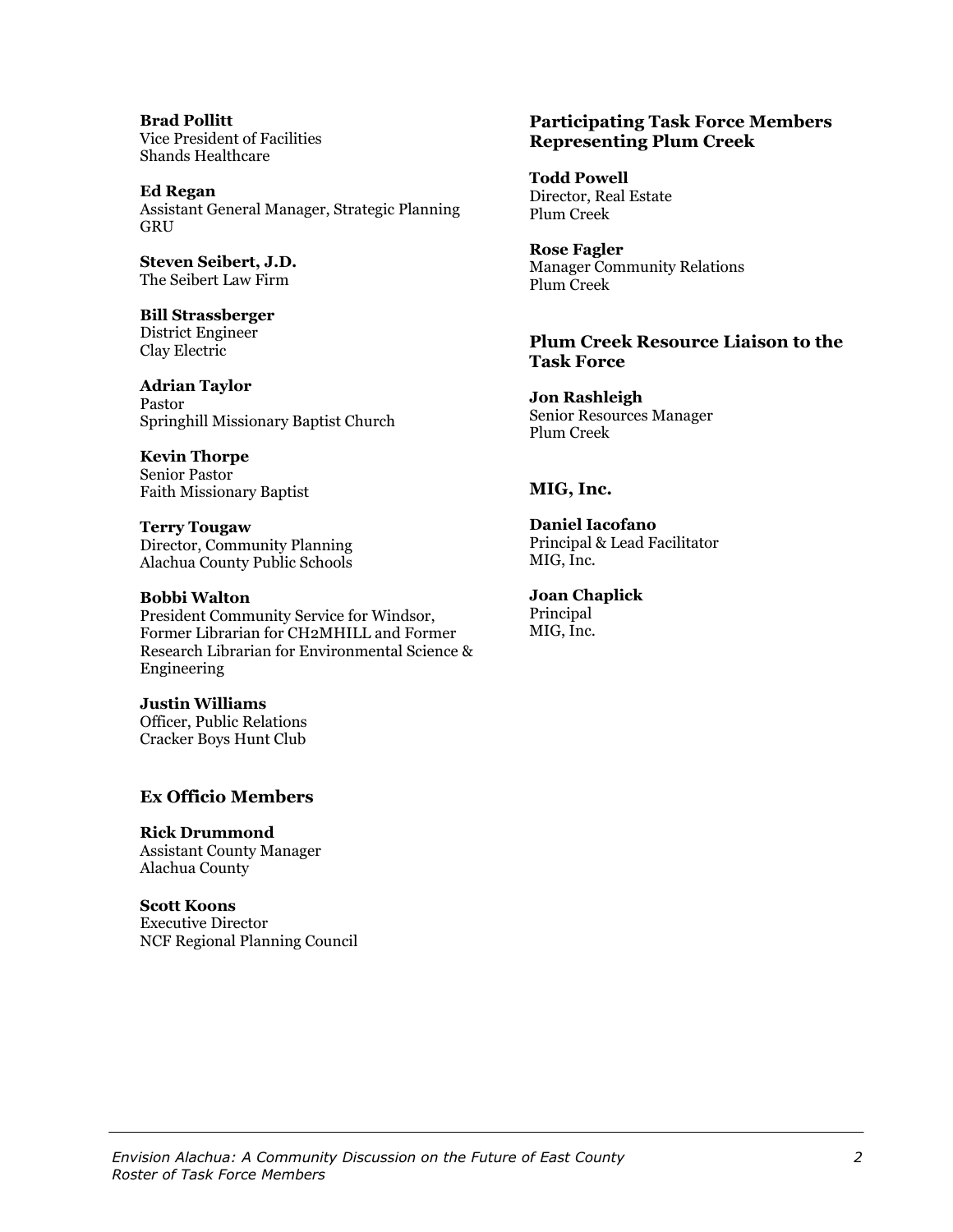

# ENVISION ALACHUA TASK FORCE MEMBERS

PHASE 2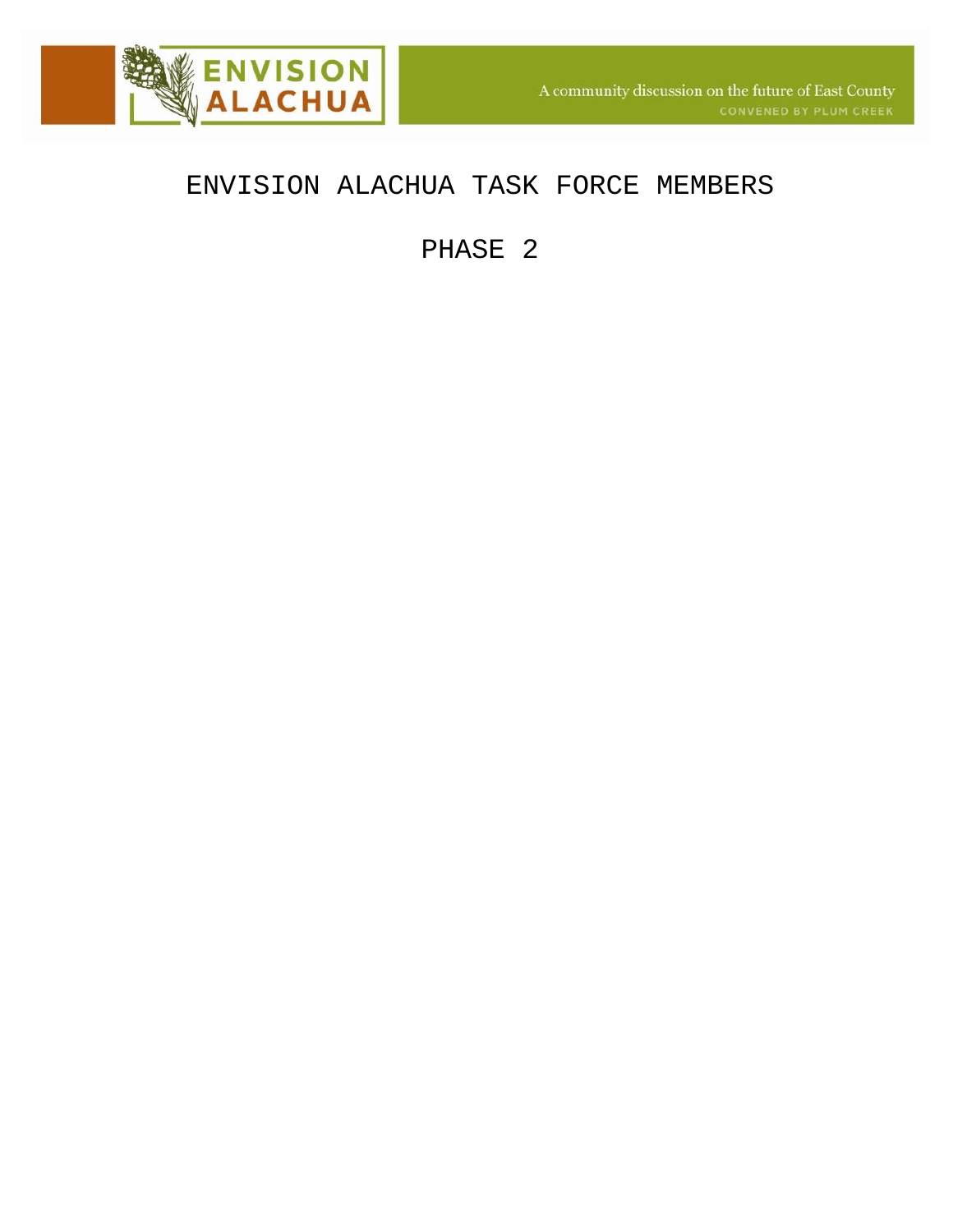

## **Roster of Task Force Members – Phase II**

**Jane Adams**  Vice President, University Relations The University of Florida

**Dr. Dale Brill**  Founder and Obsessive Thinker Thinkspot Inc.

## **Rob Brinkman**

Vice Chair of Citizens Advisory Committee to MTPO, Former Chair of Suwannee St. Johns Sierra Club

**Dorothy M. Brown** (alternate for Bobbi Walton) Windsor Resident

**Robert Castellucci**  President, CEO RoomSync

**Dr. Karen Cole-Smith**  Executive Director Community Outreach and East Gainesville **Instruction** Santa Fe College

**Ken Cornell** Realtor, Cornell & Associates

**Tom Coward**  Retired Alachua County Commissioner & Retired Lincoln High School Teacher

**Ed Dix**  Realtor, Developer Edix Investments, Inc.

**Mike Dykes**  Officer, Cracker Boys Hunt Club Senior Project Manager, CH2MHILL

**Vivian Filer**  Chair, Cotton Club Museum & Cultural Center Retired, Santa Fe College & Shands Healthcare

**Tim Giuliani CEO** Gainesville Area Chamber of Commerce & Council for Economic Outreach

**Eric Godet**  President & CEO Godet Industries

**Dr. Richard Hilsenbeck**  Director Conservation Projects The Nature Conservancy

**Pete Johnson**  Former Board Member Gainesville Regional Airport Authority

#### **Dug Jones**

Associate Vice President of Economic Development Santa Fe College

**Nona Jones**  Public Affairs Director **GRU** 

**Lindsay Krieg**  Bariatrics Educator Center for Obesity Surgery & Treatment

**Charles Lee**  Director of Advocacy Audubon Florida

**Vicki McGrath** Alachua County Public Schools Director, Community Planning

**Dr. Jack Payne**  Senior Vice President Agriculture and Natural Resources University of Florida

**Brad Pollitt**  Vice President of Facilities Shands Healthcare

**Ed Regan**  Energy and Utilities Consultant Retired, Assistant General Manager, Strategic Planning, GRU

**Steven Seibert, J.D.**  The Seibert Law Firm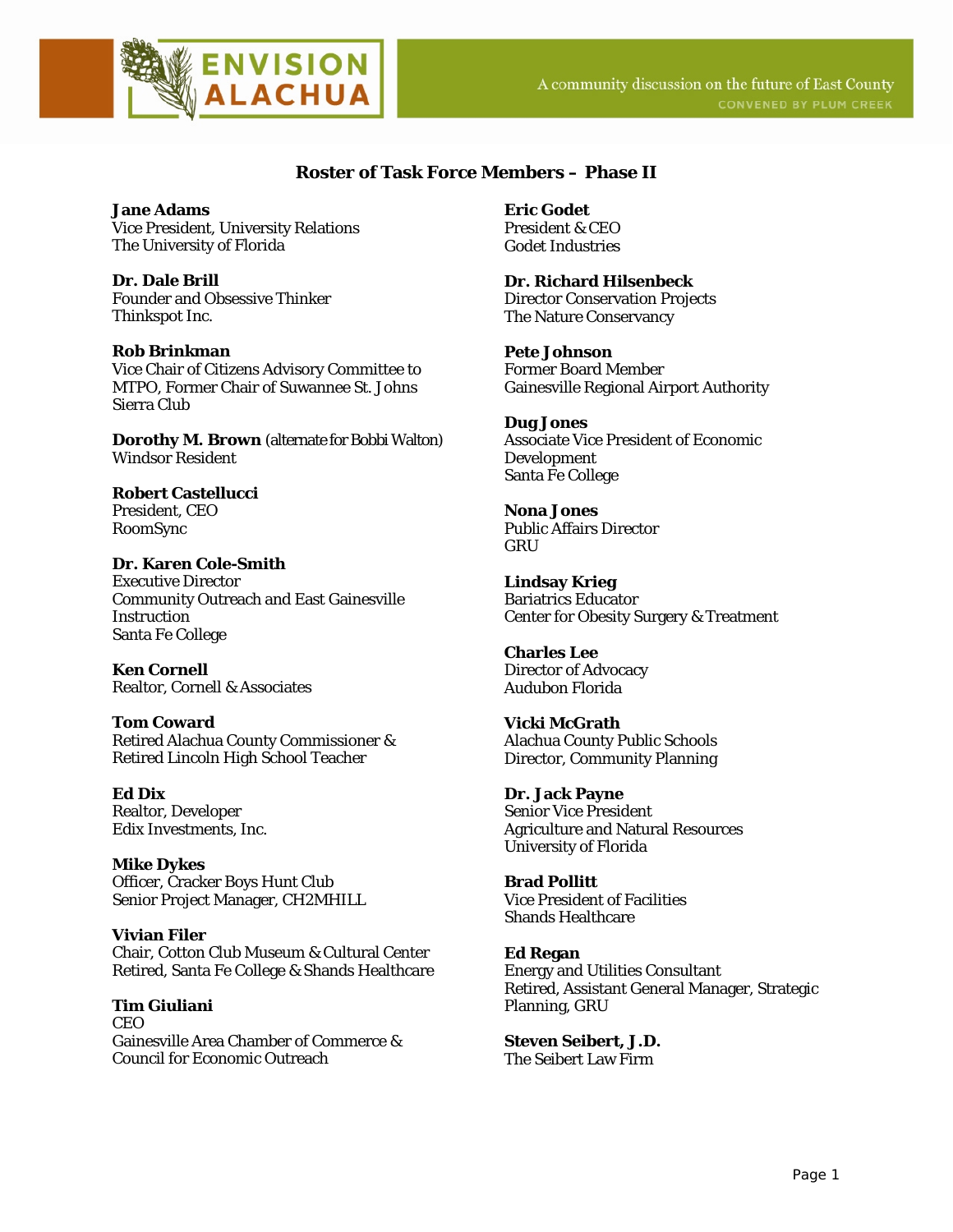

**Bill Strassberger**  District Engineer Clay Electric

**Adrian Taylor**  Pastor Springhill Missionary Baptist Church

**Kevin Thorpe**  Senior Pastor Faith Missionary Baptist

**Bobbi Walton**  President Community Service for Windsor, Retired, CH2MHILL and Environmental Science & Engineering

**Helen Warren** Agent, Prudential Trend Realty Audubon Florida, Alachua County Chapter

**Justin Williams**  Officer, Public Relations, Cracker Boys Hunt Club Information Technologies, Clay Electric

**Dr. Gladys Wright** Retired Principal Alachua County School Board

## **Ex Officio Members**

**Betty Baker**  County Manager Alachua County

**Edgar Campa-Palafox** (alternate for Betty Baker) Economic Development Coordinator Alachua County

**Scott Koons** Executive Director NCF Regional Planning Council

**Steve Lachnicht** (alternate for Betty Baker) **Director** Alachua County Growth Management

#### **Participating Task Force Members Representing Plum Creek**

**Todd Powell**  Senior Director Real Estate Plum Creek

**Rose Fagler**  Manager Community Relations Plum Creek

**Plum Creek Resource Liaisons to the Task Force** 

**Kelly Robinson**  Senior Resource Manager

**John Sabine**  Resource Supervisor

## **MIG, Inc.**

**Daniel Iacofano**  Principal & Lead Facilitator MIG, Inc.

**Joan Chaplick**  Principal MIG, Inc.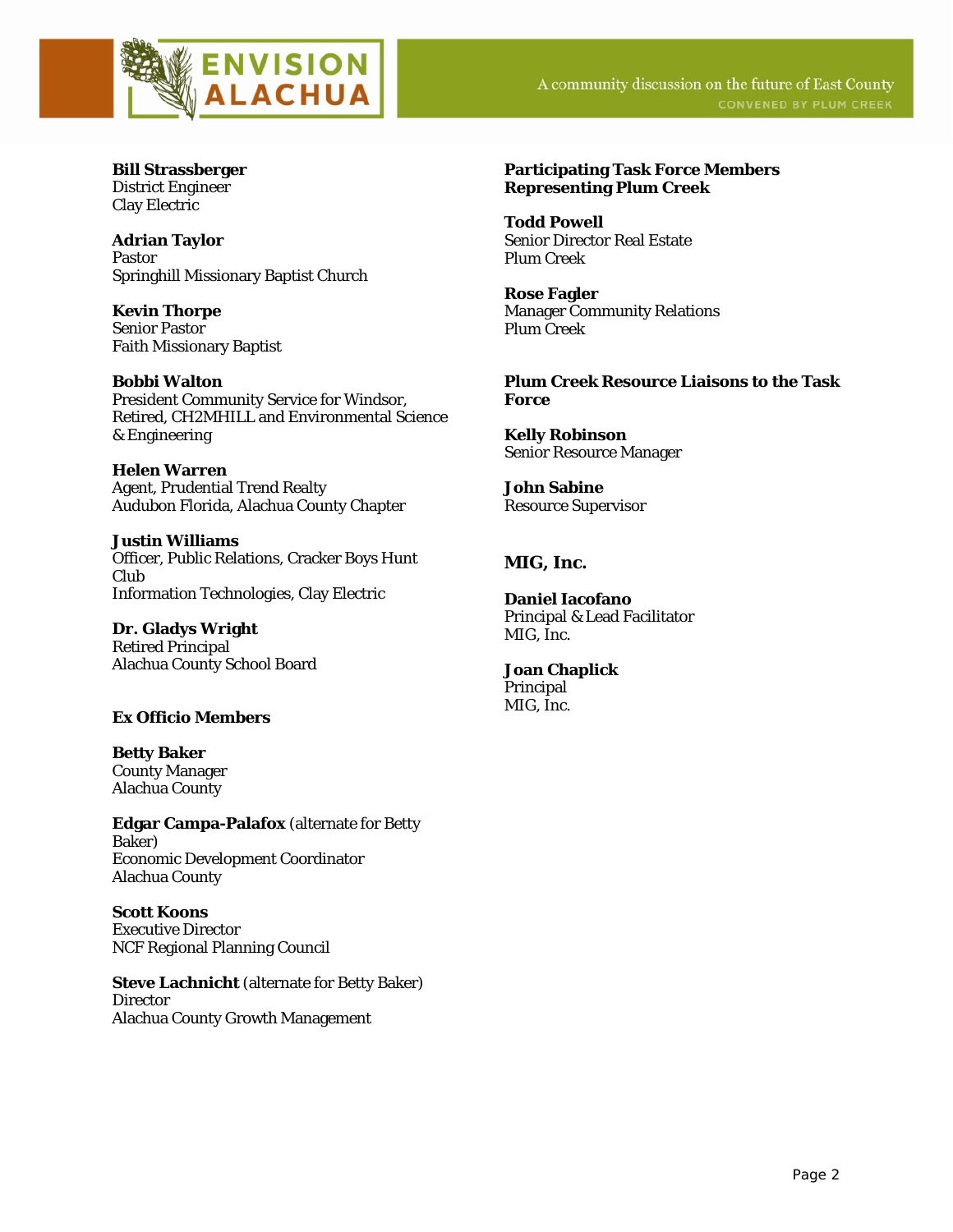

# TECHNICAL ADVISORY GROUP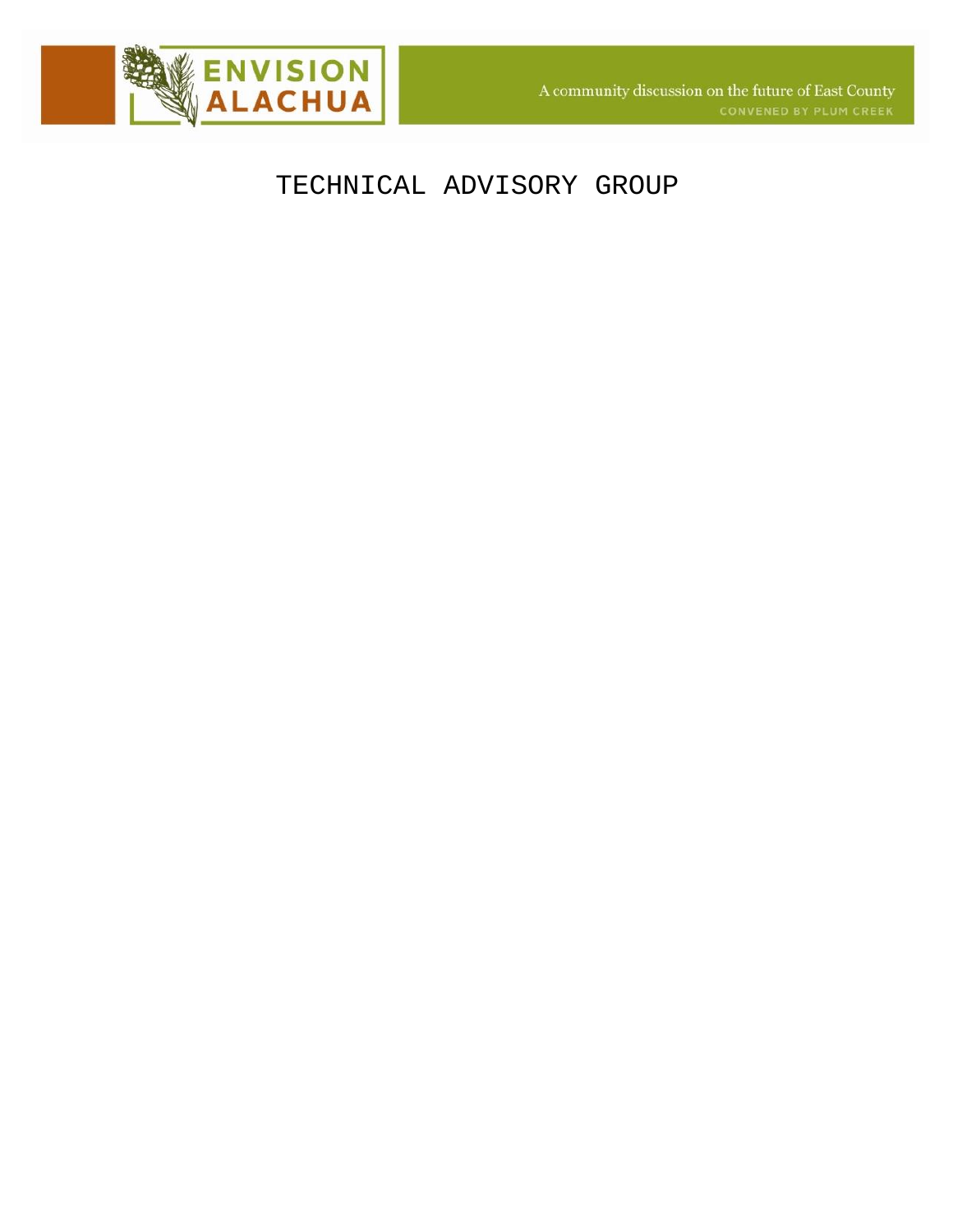

## **Roster of Technical Advisory Group (TAG) Members**

**Jane Adams** Vice President, University Relations The University of Florida

**Chris Bird Director** Alachua County Department of Environmental **Protection** 

## *Alternate for Chris Bird:*

**Stephen Hofstetter** Senior Planner Alachua County Department of Environmental **Protection** 

## **Rich Budell**

Director, Office of Agriculture Water Policy Department of Agriculture and Consumer **Services** State of Florida

#### *Alternate for Rich Budell:* **Darrell Smith**

Assistant Director, Office of Agricultural Water **Policy** Department of Agriculture and Consumer **Services** State of Florida

## **Robert Christianson**

Director, Operations and Land Resources St. Johns River Water Management District

## **Ann Collett**

Vice President Gainesville Council for Economic Outreach & Innovation Gainesville

## **Missy Daniels**

Senior Planner Alachua County Growth Management Department

## **Laura DiGruttolo**

Fish & Wildlife Biologist Florida Fish and Wildlife Conservation Commission

#### *Alternate for Laura DiGruttolo:* **Kris Cathey**

Regional Coordinator, North Central Florida Fish and Wildlife Conservation Commission

**Ed Dix** Realtor, Developer Edix Investments, Inc.

#### **Vivian Filer**

Chair, Cotton Club Museum & Cultural Center Retired, Santa Fe College & Shands Healthcare

#### **Scott Koons** Executive Director

NCF Regional Planning Council

**Charles Lee** Director of Advocacy Audubon Florida

**Mike McDaniel** Chief, Office of Comprehensive Planning Florida Department of Economic Opportunity

## *Alternate for Mike McDaniel:*

**Ana Richmond** Community Program Manager Florida Department of Economic Opportunity

**Brad Pollitt** Vice President of Facilities Shands Healthcare

## **Bob Romig**

State Transportation Development Administrator Department of Transportation State of Florida

## *Alternate for Bob Romig:* **Jim Wood**

**Director** Office of Policy Planning State of Florida

## **Steven Seibert, J.D.**

The Seibert Law Firm